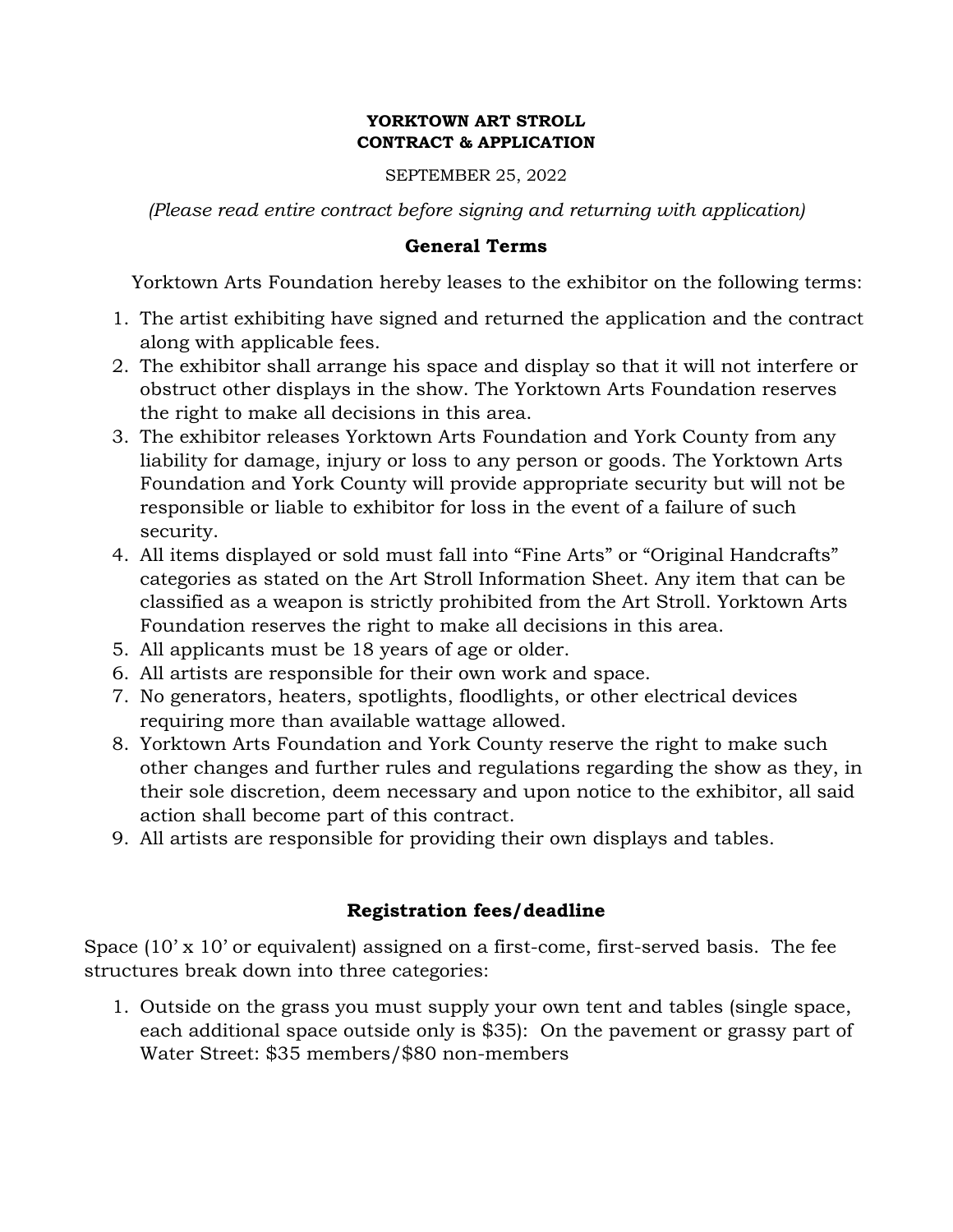2. Inside the Freight you must supply your own tables (single space, no additional space available): Inside the Freight Shed and the Freight Shed Tent: \$45 members/\$90 non-members.

A membership to Yorktown Arts Foundation is required to participate. Please make sure your membership is up to date (The non-member fee includes \$45 for a one-year membership to Yorktown Arts Foundation).

### **Exhibitor Standards**

All work must be hand crafted by the artist or craftsperson, and he/she must attend the Yorktown Art Stroll. Fine art is the making of things that have form and beauty, drawing, painting, photography, sculpture, or other items made by an artist that are one of a kind. Original handcrafts are crafts that made by hand with special skill or ability (fiber, clay, wood, glass, folk art, jewelry) No kits and commercially manufactured merchandise, affiliates of companies, imported merchandise, novelty sales items, including balloon, inflatable toys, and anything that is perceived as a weapon, or wholesale items.

**Booth Space**: Each space will be **equivalent** to a 10'x 10' area. No tables, displays, or chairs will be provided. Spaces in the Freight Shed are irregular but equivalent.

**Weather**: There is no rain date. The Art Stroll will remain open unless the staff or York County determines the conditions to be unsafe. Please come prepared.

**Set-up and Breakdown:** Set-up is 7-9:30 am, NO ONE will be allowed to set up after 9:30am Sunday September 25, and breakdown is 5-6:30 p.m. All exhibiters need to stay to the end of the Stroll. You will not be invited back the next year if you do not adhere to these times.

**Contract:** All exhibitors must read, sign, and return this contract and application, along with payment. You will not receive a space assignment unless your booth fee has been received. Yorktown Arts Foundation and York County reserve the right to ensure that all rules of the contract are being followed. Failure to do so will result in termination from this and future events in York County.

You will be notified approximately two weeks prior to the Art Stroll where you will be placed and who you can contact about your setup.

All exhibitors are responsible for collecting Virginia sales tax and submission of reports to the Virginia Department of Taxations. No commissions shall be charges on sales. York County sales tax is 7%.

If your entry fee is returned for any reason, we will no longer reserve your space. There will be a \$40 fee on any returned check.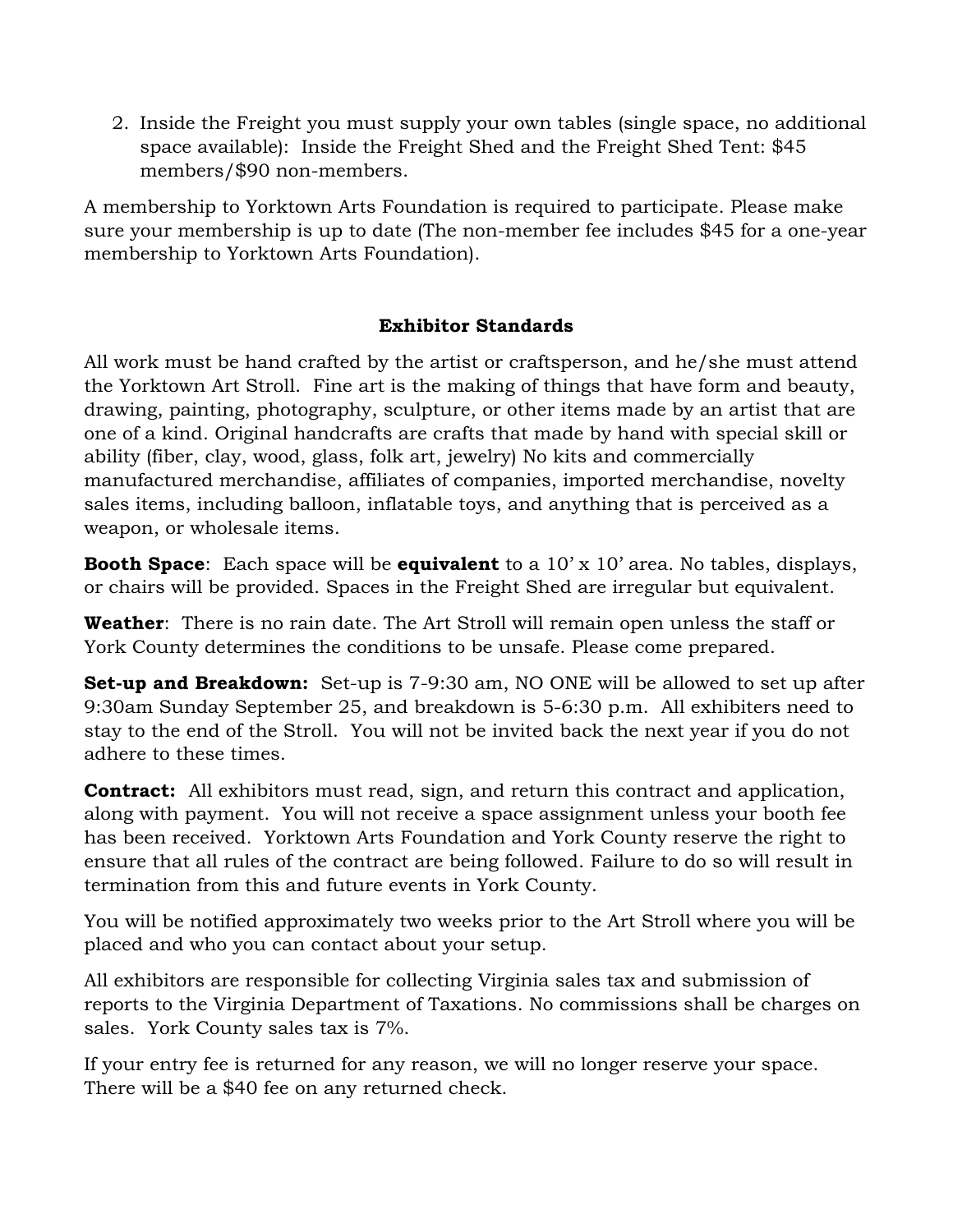Each exhibitor is responsible for cleaning their own space and leaving it as they found it.

Volunteers will be available to help you set up and break down your space. Please park your car in directed spots as soon as it is unloaded so the next person can unload. The volunteers will carry your items to your space. **There is limited curb space** so you will be asked to move your car so the next person can get in. Please do not leave your car at the curb, the police are strict about this and will be there to make sure.

I understand that I will adhere to all regulations, policies and procedures provided by the Yorktown Arts Foundation and York County during the Yorktown Art Stroll. Failure to comply may result in my removal from the Yorktown Art Stroll and forfeiture of my application fee.

The undersigned does hereby certify that he/she is the sole producer of the work(s) exhibited. Submission of the application form and digital images shall be in agreement to comply with all conditions set forth in this prospectus and permission to use accepted images for event marketing. This application shall also be considered as a release to the Yorktown Arts Foundation and York County for any damage or loss to person or property. I give permission to Yorktown Arts Foundation to use photos of my space and artwork for publicity purposes.

Please mail this sheet in with your application and fee.

Thank you and looking forward to seeing you!

Kathleen Wahl, Art Stroll Chair